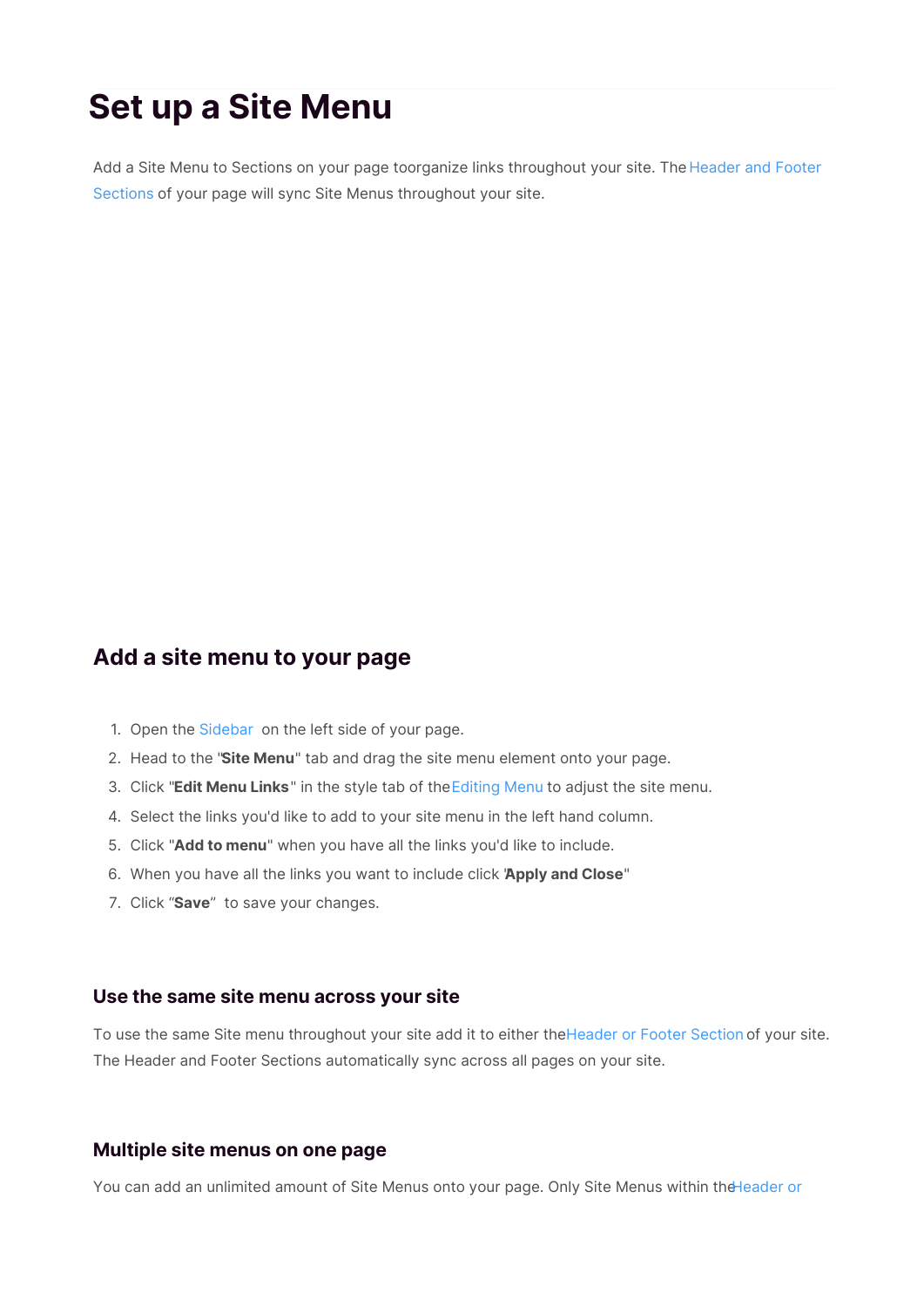Footer Section of your page will sync across all of your pages.

# **Managing links in your site menu**

#### **Change the display name for a link in the site menu**

The display name is the what your site visitors will see when they visit your site.

- 1. Select the Site Menu object and click "**Edit Menu Links**" in the Style Tab of theEditing Menu.
- 2. Select the link in the menu layout and click "**Edit**"
- 3. Here you can change the display name for the link,
- 4. Click "**Save**" to finish your changes.
- 5. Click "**Apply and Close**" to close the navigation menu setup.
- 6. Click "**Save**" to save your changes.

#### **Organize Links into a Dropdown Menu**

- 1. Select the Site Menu object and click "**Edit Menu Links**" in the Style Tab of theEditing Menu.
- 2. Click the right arrow beside the link you'd like to included in a dropdown menu.
- 3. The link will now appear below and in the center of the link above. The highest link will activate the dropdown menu.
- 4. Repeat the process for each link you want to included in the dropdown menu.
- 5. Click "Apply and Close" to close the site menu setup.
- 6. Click "Save" to save your changes.

You can change the text and background color of the dropdown menu from the "Style" tab in the Editing Menu.

## **Add an external Link to your site menu**

- 1. With your Site Menu selected, click on the Style Tab in theEditing Menu and click Edit Menu Links.
- 2. Under the "Add links to your menu" select "To another website" from the list of options. This will allow you to link to an external site.
- 3. Enter in the menu label for the link as well as the URL that you wanted to be linked to.
- 4. You can adjust if the web browser opens the link in a current tab or in a new tab.
- 5. Click "Add to menu" to add it to your site menu.
- 6. Click "Apply and Close" to close the site menu setup.
- 7. Click "Save" to save your changes.